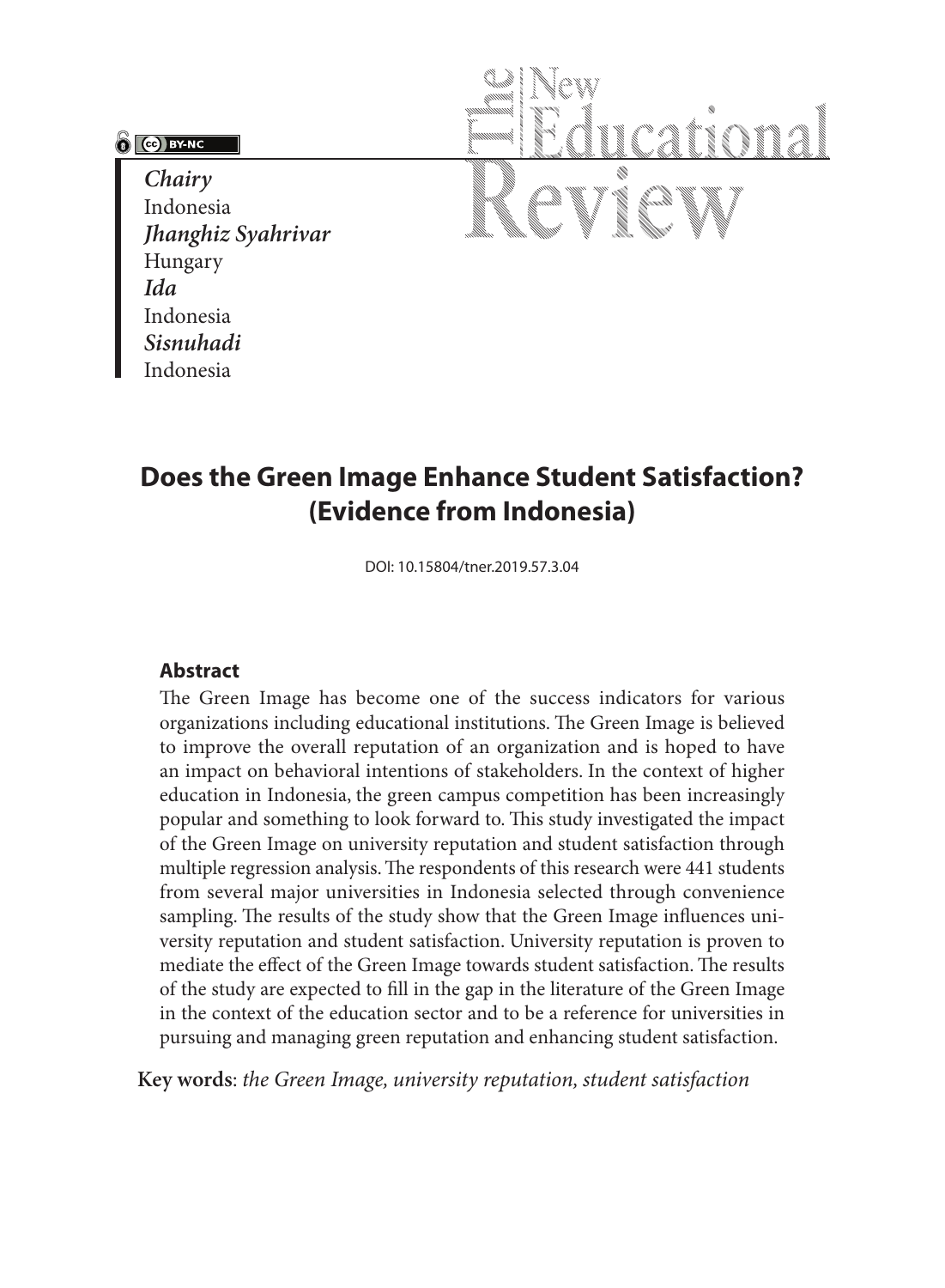## **Introduction**

The Green Image has become increasingly popular in various parts of the world, including Indonesia. Various aspects of life are embedded with the word "green" to denote something or someone is environmentally friendly. Green building, green campus, green economy, green consumer, green product, all these are familiar phrases recently. Likewise, Indonesian consumers are showing increasing interests in green products as can be seen from the increasing crowds at green festivals routinely held by the local government in major cities in Indonesia, such as Jakarta<sup>1</sup>.

Looking at the development of various green activities in recent years, it is estimated that the market for green products is very large and it has the potential to grow steadily. The relatively large and increasing market size, the commitment of the government for going green, and the pressure of the green consumerism movement bring attractive opportunities for marketers engaged in green products while at the same time encouraging other marketeers to pay attention to the green aspects of their businesses.

This phenomenon does not only occur in business sectors, such as retail, property, and other consumer products, but also occurs in the education sector. For example, Universitas Indonesia held a UI GreenMetric World University Ranking and gave a green award to universities that met green requirements. In 2018, UI GreenMetric Ranking of World Universities announced the Wageningen University & Research as the best green campus in the world. University of Indonesia ranked 27<sup>th</sup> in the world, and became the greenest campus in Indonesia<sup>2</sup>. McAleer, Nakamura and Watkins (2019) said that university ranking is important to students and parents as well as other university stakeholders. The rank is used as an indicator to assess the reputation of a university.

The previous study by Cincera et al. (2012) found no evidence that students from green awarded schools were more pro-environmental than those who were new in the system, which is quite an enigma. Moreover, it is still unclear whether the Green Image would influence school reputation and more importantly, the satisfaction of students. This research is expected to fill in the gap in the literature of the Green Image in the context of the education sector. The results of the study are intended to serve as an input to education policy makers to encourage a green campus.

<sup>1</sup> https://lifestyle.bisnis.com/read/20190201/220/884619/buka-green-festival-2019-ini-harapan-jokowi-kepada-generasi-milenial

<sup>2</sup> http://greenmetric.ui.ac.id/overall-ranking-2018/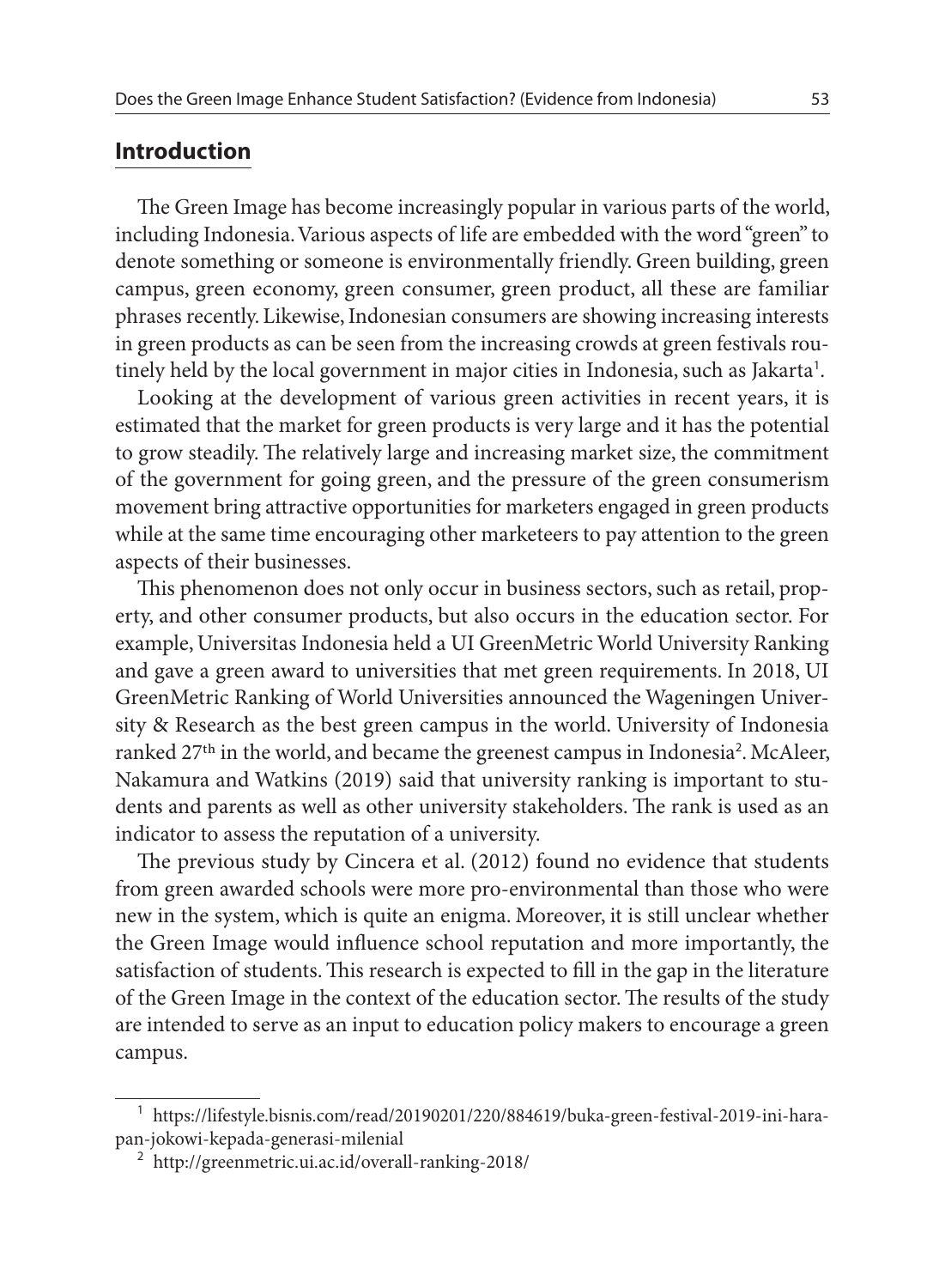### **Literature Review**

#### **The Green Image**

Image is an important concept in organization and marketing. Image is a reflection of the opinions and emotions that are accurate from someone. What an organization does and how the organization appears in the community will shape its image. Therefore, the image of an organization is formed based on the opinions and emotions of all the constituents of an organization. Organizational image is a public perception based on what is known to the general public about an organization (Marconi, 2002).

Some aspects related to organizational image are the name of the company, architecture, variations in services and products, traditions, ideology, and impressions of quality communicated by everyone who interacts with an organization. Organizational image has two basic components, namely functional and emotional components. Functional components are related to real attributes that can be measured easily while emotional components are related to the psychological dimension that is manifested from feelings and attitudes towards the organization. These feelings and attitudes are formed as a result of the experience with organizations (Berman & Evans, 1995).

From the marketing perspective, many consumer purchasing decisions depend on the image of the organization (Argenti & Forman, 2003). Today, it is not enough to win a competition simply by offering superior products and services; a company should also possess a good organizational image. The Green Image, especially, has become increasingly important because of society's growing environmental consciousness (Turcksin et al., 2011). The Green Image can be manifested through policies and actions towards environmental preservation. In the context of consumer behavior, the society is increasingly critical of organizations that are not environmentally friendly. Therefore, green management can serve as a strategic tool as well as a competitive advantage (Lee et al., 2010). Moreover, environmentally friendly organizations tend to get positive reviews from consumers and in turn this influences their willingness to pay and revisit intention (Lee, Hsu, Han, & Kim, 2010; Kubickova, Nusair, Parsa, & Hu, 2014).

Chen (2008; 2010) defines the Green Image as perceptions that arise from interactions between institutions, personal, customers, and communities that are connected with commitment and concern for the environment. Green Images are believed to have a positive impact on a business organization. Yusof, Musa and Rahman (2012) showed the positive impact of Green Images on customer loyalty. Elissa (2010) reported that one of the reasons organizations pursued a Green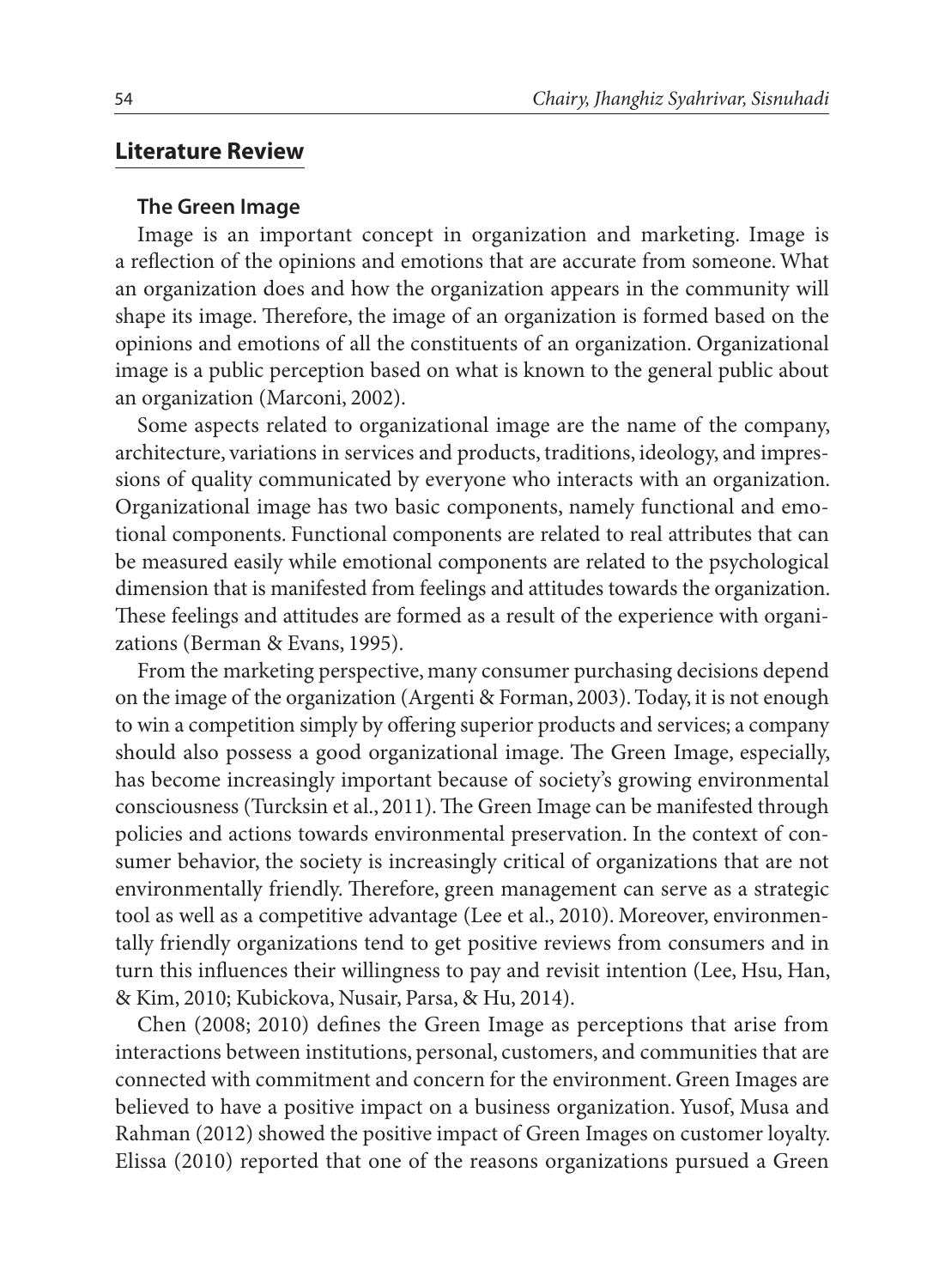Image was the effect on sales. Another study of the Green Image was carried out by Ng, Butt, Khong and Ong (2014) who investigated the effect of perceived brand quality and brand credibility on consumer perceptions of green brand image, green value, and green equity. In their study, they showed a significant effect of green brand image on green equity. Martinez (2015), empirically investigated the effect of the Green Image on green trust, green satisfaction, and green loyalty in the hospitality industry. She found that the overall effects of the Green Image on green trust, green satisfaction, and green loyalty were supported by her data. A recent study by Hwang and Choi (2018) in the airline industry showed that overall image of airlines affected the customers' intentions to use them, word-of-mouth intentions as well as willingness to pay more. These studies show the crucial role of the Green Image on the formation of behavioral intentions across many service industries.

#### **University Reputation**

Reputation is a valuable intangible asset of a company. Gotsi and Wilson (2001) define reputation as how organizations are perceived or evaluated by various stakeholders over time. Stakeholders may evaluate a company based on their personal experience after encountering its various types of communication as well as symbols which project the company's goals and actions relative to its competitors (Walsh, Mitchell, Jackson & Beatty, 2009).

Buchalska, Chmielewski and Doczekalska (2015) provided definitions of corporate reputations from seventeen authors in their paper. One of the comprehensive definitions of corporate reputation in their paper is the definition from Gotsi and Wilson (2001) above. Reputation is built over time through social interaction and public communication, and it is a long term process and continuous effort. Specifically, reputation shapes public perceptions of an organization and a long-standing reputation will shape brand awareness. A bad reputation will be difficult to form a strong brand, while a good reputation does not necessarily provide a guarantee of brand success (Page & Fearn, 2005).

Referring to the company's reputation above, a definition of university reputation can be drawn up, namely the collective representation held by the university stakeholders from time to time. The university's reputation is formed from stakeholders' experience directly or indirectly with the university, and information received by stakeholders through various communication channels and symbols (Alessandri, Yang, & Kinsey, 2006). Information is obtained from the views of stakeholders on various university symbols such as logos, building architecture, and university activities. Moreover, university reputation also concerns the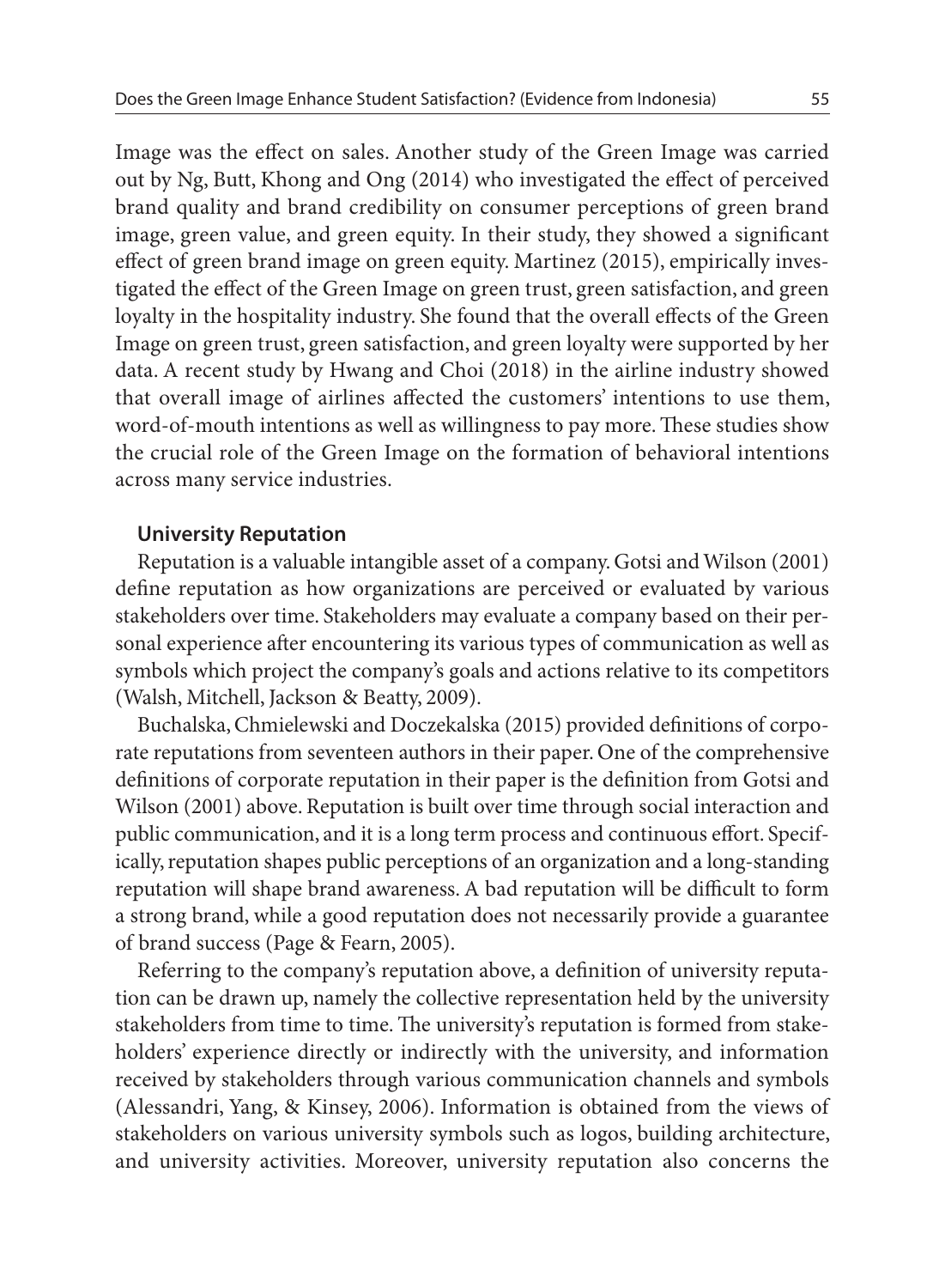perceptions of various stakeholders on how they are treated by the university's management (Ressler & Abratt, 2009).

The identity of an organization is reflected in the self-presentation of the organization, which among other things is in the form of signs or signals that the organization shows (Van Riel and Berens, 2001). Argenti and Druckenmiller (2004) stated that the attributes of an organization as shown by people in organizations, products, and services offered are also organizational identities. The identity of this organization is captured as an image. This image contributes to the reputation of a company. The better the image of an organization, the better the reputation of the organization. One information compiled is about the impression of green from a university that is formed from various symbols and activities that signal environmental preservation. Specifically, this Green Image is estimated to be related to the university reputation. Therefore, the first hypothesis is as follows:

H1: The Green Image has a positive effect on University Reputation

### **Students' Satisfaction**

Students' satisfaction is the main goal of every university. Satisfied students can be a source of a competitive advantage that will result in positive word of mouth, retention and student loyalty (Arambewela & Hall, 2009). In the world of higher education where students are seen as consumers, the concept of the student satisfaction is the key to successful service. Higher education providers are beginning to realize that the institutions they run resemble those in the service industry. Universities are beginning to focus activities on meeting the needs of their students. In thteir research, Oldfield and Baron (2000) stated that the world of higher education could be seen purely as a service industry, therefore student satisfaction as a consumer was very important.

Elliot and Shin (2002) defined student satisfaction as a subjective evaluation of students for various outcomes and experiences related to education. Student satisfaction is formed continuously from everyday life in the university environment. Various researches have proven that satisfied students can attract prospective new students through the positive word of mouth communicated to their friends and relatives. Moreover, it is also possible that after graduating they will return to the university to take further education (Marzo-Navarro, Pedraja-Iglesias, & Rivera-Torres, 2005).

The importance of the university reputation for its long-term survivability is undoubted. In general, the university reputation plays a role in many ways. One of them is a predictor of student satisfaction. Gruber, Fuß, Voss and Gläser-Zikuda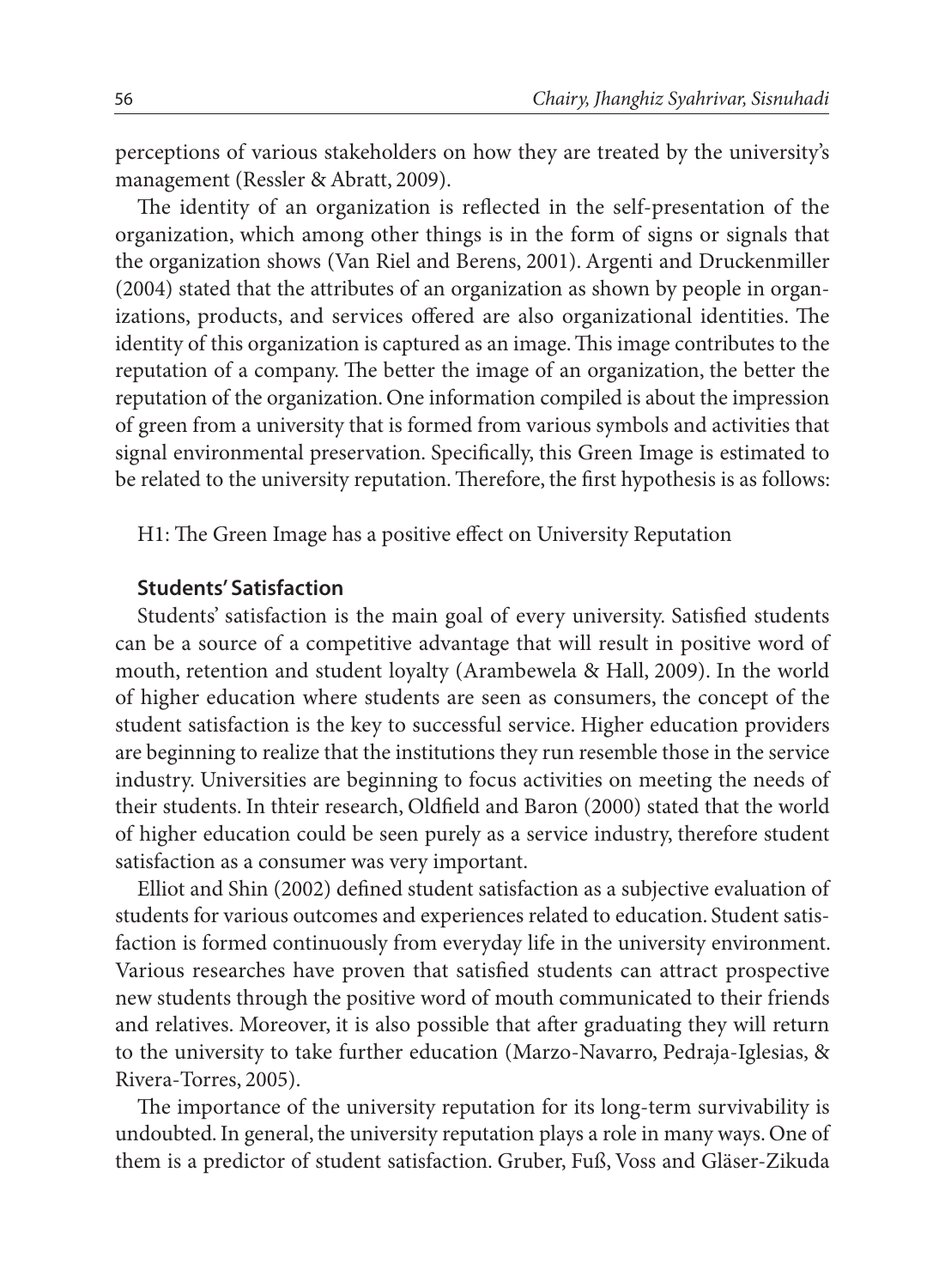(2010) conducted a comprehensive study of student satisfaction with higher education services in Germany that uses a measuring tool they developed themselves. Gruber and his colleagues investigated fourteen factors that were designed to predict students' general satisfaction with the university. That is one of the independent variables used is the reputation of the university. Referring to the research of Gruber et al. (2010), the second hypothesis is as follows:

H2: University Reputation has a positive effect on student satisfaction

In the retail context, there are many studies that examine the relationship between an image and consumer satisfaction, including the research conducted by Thakur and Singh (2012) and Sondoh Jr., Wan Omar, Wahid, Ismail and Harun (2007). In the hospitality industry, Martinez (2015) showed that satisfaction was influenced by the Green Image. In the university context, a similar pattern is expected. Therefore, the third hypothesis is as follows:

H3: The Green Image has a positive effect on Student Satisfaction.

# **Methodology of Research**

The population of this research is several major universities in Indonesia. The sampling technique employed in this research was convenience sampling in which members of the population can be accessed and they are willing to be respondents. The total sample were 441 students, with 215 female students (48.8%) and 226 male students (51.2%).



**Figure 1.** Theoretical Framework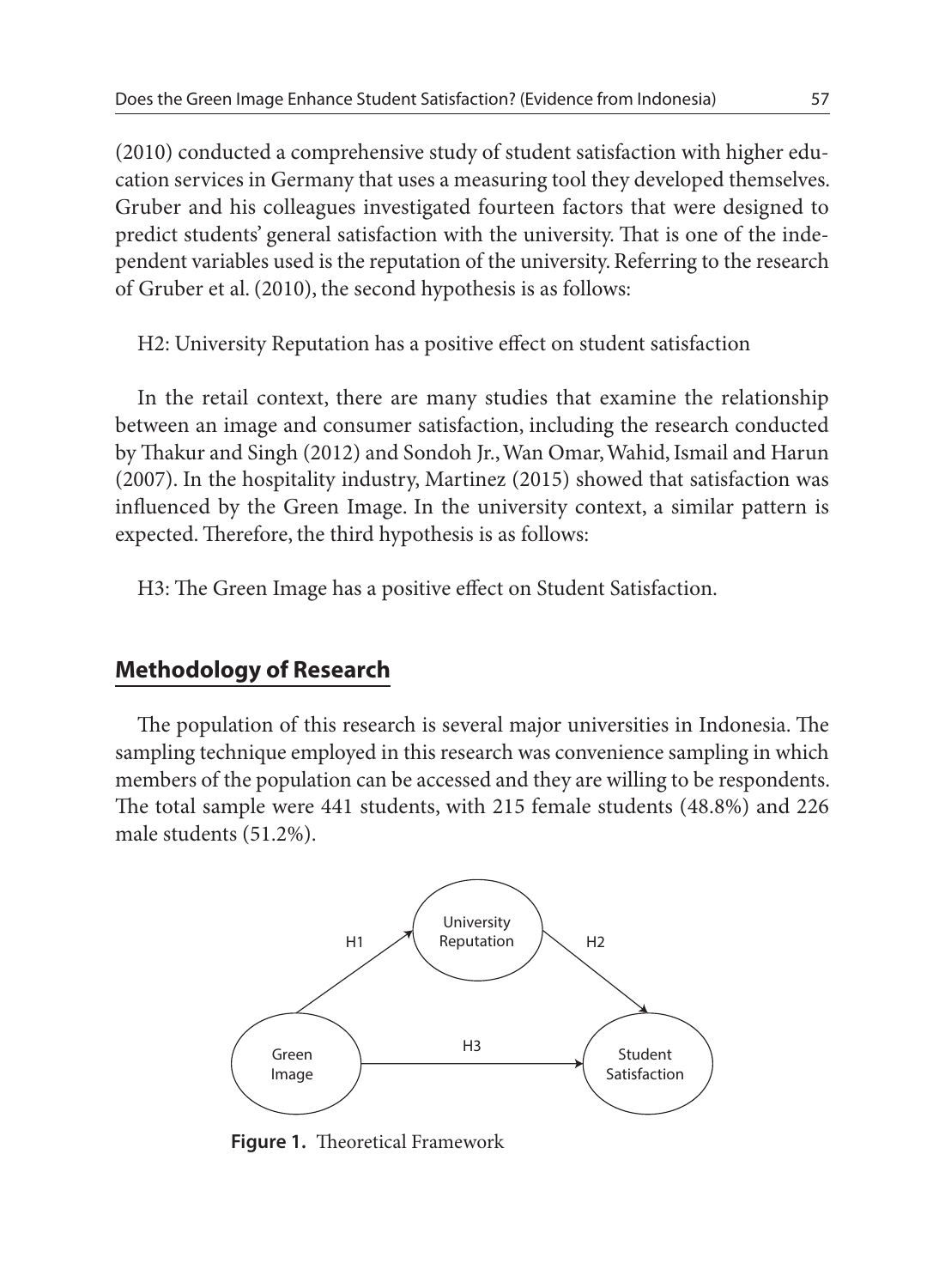Figure 1 describes the relationships among the exogenous (The Green Image) and endogenous variables (University Reputation and Student Satisfaction). University Reputation was hypothesized to mediate the relationship between The Green Image and student satisfaction.

All research variables were measured using measurement scales that have been developed in previous studies. The Green Image was measured by the scale developed by Chen (2008). The University Reputation was measured by the scale developed by Melewar and Akel (2005) and Alessandri et al. (2006). Student satisfaction was measured by the scale developed by DeShields, Kara and Kaynak (2006). The questionnaire was developed bilingually, in Bahasa Indonesia and English. The questionnaire was then tried out with 30 respondents for reliability testing. The Cronbach Alpha value for all variables has indicated values greater than 0.7: 0.899, 0.910 and 0.720 for The Green Image, University Reputation and Student Satisfaction consecutively.

Table 1 contains a brief description of the variables, indicators and the measurement of each research variable:

| <b>Variables</b>          | Indicators                                       | Measurements   |
|---------------------------|--------------------------------------------------|----------------|
| The Green Image:          | 1. Seen as the best role model in environmental  | 5-point Likert |
| Perception arises from    | management;                                      | Scale          |
| interactions between      | 2. Professionals in managing the environment;    |                |
| institutions, personal,   | 3. Success in managing the environment;          |                |
| customers, and commu-     | 4. Most advanced in managing the environment;    |                |
| nities that are connected | 5. A stable reputation for managing the environ- |                |
| with commitment and       | ment:                                            |                |
| concern for the environ-  | 6. Trusted in managing the environment           |                |
| ment (Chen, 2008)         | 7. Dependable in managing the environment        |                |
|                           | 8. Pay attention to customers about managing the |                |
|                           | environment                                      |                |
| University Reputation:    | 1. Provide high-quality education                | 5-point Likert |
| Collective representa-    | 2. Attract motivated students and high achievers | Scale          |
| tion held by university   | 3. Have high quality lecturers                   |                |
| stakeholders from time    | 4. Have hope to continue to grow                 |                |
| to time (Alessandri, et   | 5. Media coverage of the university generally is |                |
| al, 2006; Gotsi & Wilson, | very positive                                    |                |
| 2001; Melewar & Akel,     | 6. Often appears in the mass media               |                |
| 2005)                     | 7. Is a responsible member of the community      |                |
|                           | 8. Positive feelings for University              |                |
|                           | 9. Strong emotional ties                         |                |

**Table 1.** Operational Definition and Measurement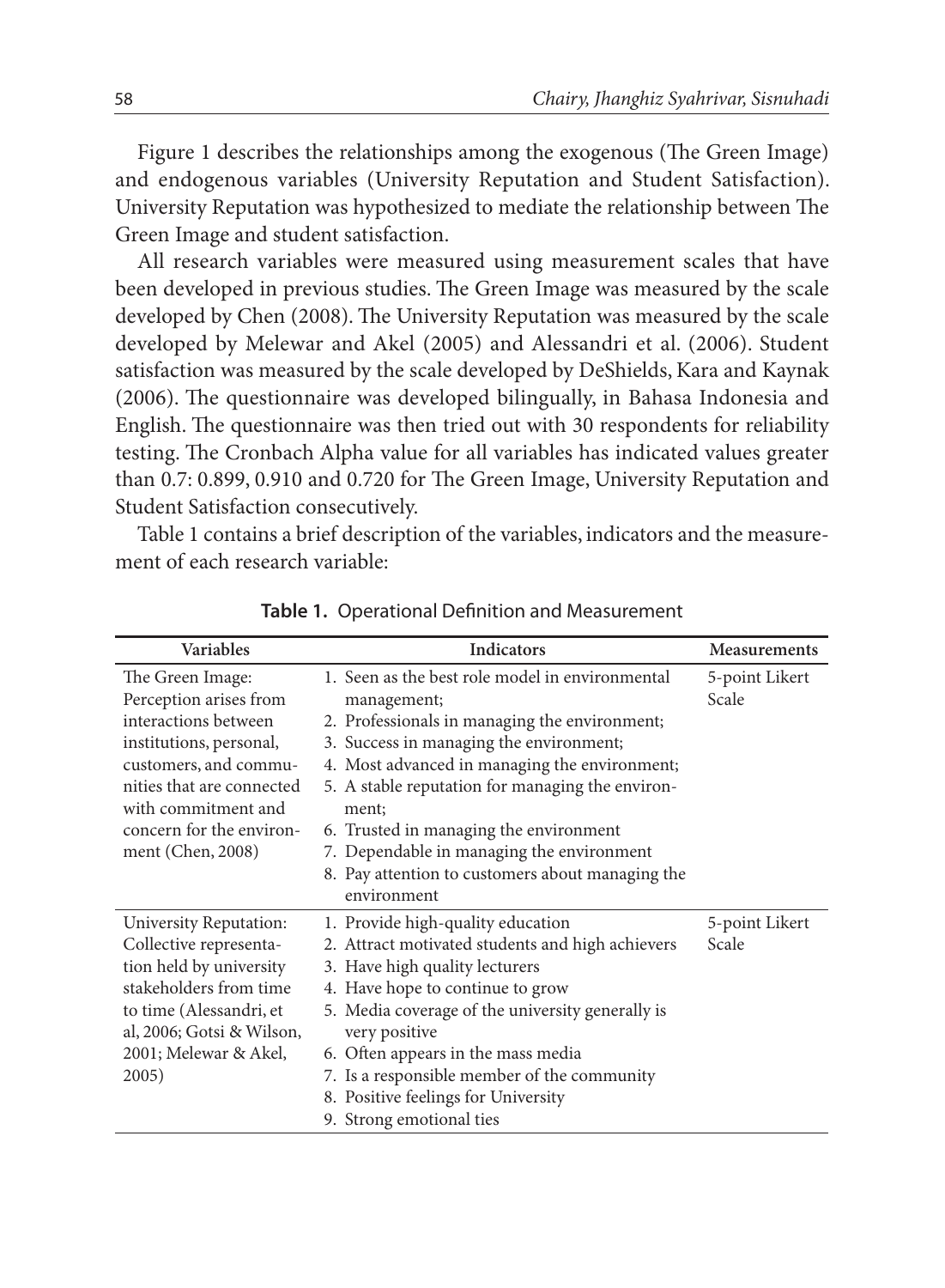| Variables                                                                                                                                                                           | <b>Indicators</b>                                                                                                                                                                                                                                                                   | Measurements            |
|-------------------------------------------------------------------------------------------------------------------------------------------------------------------------------------|-------------------------------------------------------------------------------------------------------------------------------------------------------------------------------------------------------------------------------------------------------------------------------------|-------------------------|
| <b>Student Satisfaction</b><br>Subjective evaluation<br>of students on various<br>outcomes and experienc-<br>es related to education.<br>(DeShields, 2006; Elliot)<br>& Shin, 2002) | 1. Academic services that I receive are according<br>to my expectation<br>2. Non-academic services that I receive are ac-<br>cording to my expectation<br>3. I am satisfied with the quality of the education<br>at my University<br>4. The quality of the lecturer is not in doubt | 5-point Likert<br>Scale |
|                                                                                                                                                                                     |                                                                                                                                                                                                                                                                                     |                         |

### **Results of Research**

This study aims to investigate whether The Green Image of a university can increase Student Satisfaction (H1). This study also investigates whether University Reputation has a positive effect on Student Satisfaction and whether University Reputation is a mediator in the relationship between green image and Student Satisfaction. (H2 and H3).

To answer the first hypothesis, a regression between green image as the independent variable and University Reputation as the dependent variable was carried out. Regression analysis produces an F value of 752.815 with a significance number of 0.000. Therefore, the model that shows the relationship between green image and University Reputation is a model that can be analyzed by regression. The t value is 27.437 with a significance value of 0.000. These results indicate that the influence of green image on University Reputation is positive and highly significant. Therefore, the first hypothesis which states that green image has a positive effect on the University Reputation is accepted. This result is in line with the estimate that green image has a positive impact on the reputations of organizations that seek to build and maintain their green image through their green marketing programs and campaigns as stated by Argenti and Druckenmiller (2004).

To answer the second hypothesis, that is University Reputation has a positive effect on Student Satisfaction and the third hypothesis, that is Green Image has a positive effect on Student Satisfaction, multiple regression analysis was carried out. Regression analysis produces an F value of 300.060 with a significance valueof 0.000. Therefore, the regression model with two independent variables which are University Reputation and Green Image, and the dependent variable which is Student Satisfaction can be analyzed by regression. The t value for University Reputation is 6.668 with a significant value of 0.000, which means that University Reputation has a positive and significant effect on Student Satisfaction. The t value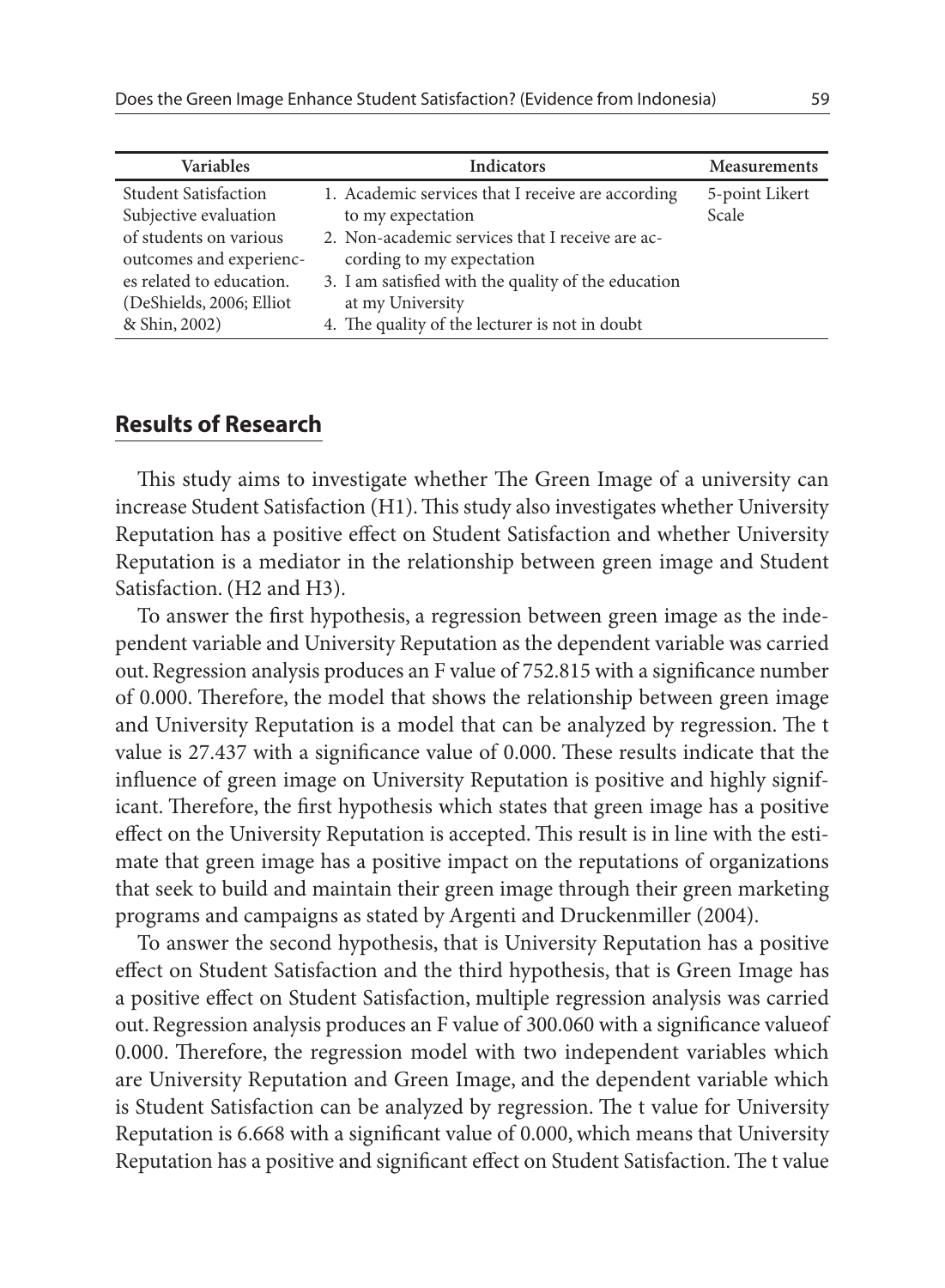for Green Image is 9.007 with a significance value of 0.000, which means that Green Image has a positive and significant effect on Student Satisfaction. Therefore, H2 and H3 are supported by the data. These results support previous research which suggested a positive relationship between the reputation of an organization and satisfaction with the organization (Gruber et al., 2010), and a positive relationship between the Green Image and satisfaction with an organization (Sondoh et al., 2007).

To investigate whether University Reputation acts as a mediator in the relationship between Green Image and Student Satisfaction, a mediation Model 4 was employed in SPSS (Hayes, 2013), with 5,000 bootstrap samples and 95% confidence intervals. The result showed that the effect of Green Image on Student Satisfaction through University Reputation is significant (indirect effect of Green Image on Student Satisfaction) with *a* = 0.1417; SE = 0.0265; 95% CI = [0.0928, 0.1972]. This result confirmed the mediation effect of University Reputation in the relationship between Green Image and Student Satisfaction. The output of Model 4 of Hayes also confirmed the direct effect of Green Image on Student Satisfaction ran with simple regression analysis above  $(t = 9.007; a = 0.2408; SE = 0.0267; 95\%$  $CI = [0.1883, 0.2934]$ .

# **Conclusions**

The Green Image has been a popular phenomenon recently and is one of the topics that has received the attention of various organizations, including universities. Universities can take advantage from the Green Image concept in improving their reputation and satisfaction of their students. This study investigated the relationships between Green Image, University Reputation and Student Satisfaction. The results of the study show that Green Image has a positive effect on University Reputation and Green Image also has a positive and significant effect on student satisfaction. Likewise, University Reputation was proven to have a positive and significant effect on student satisfaction. This study also shows the mediating effect of University Reputation in the relationship between Green Image and student satisfaction. The results of the study are supposed to encourage various universities in Indonesia to build a Green Image. The study was only conducted in Indonesia thus generalizing the results of the study is limited. Future studies are expected to expand this study to a multi-country analysis by taking samples from several environments.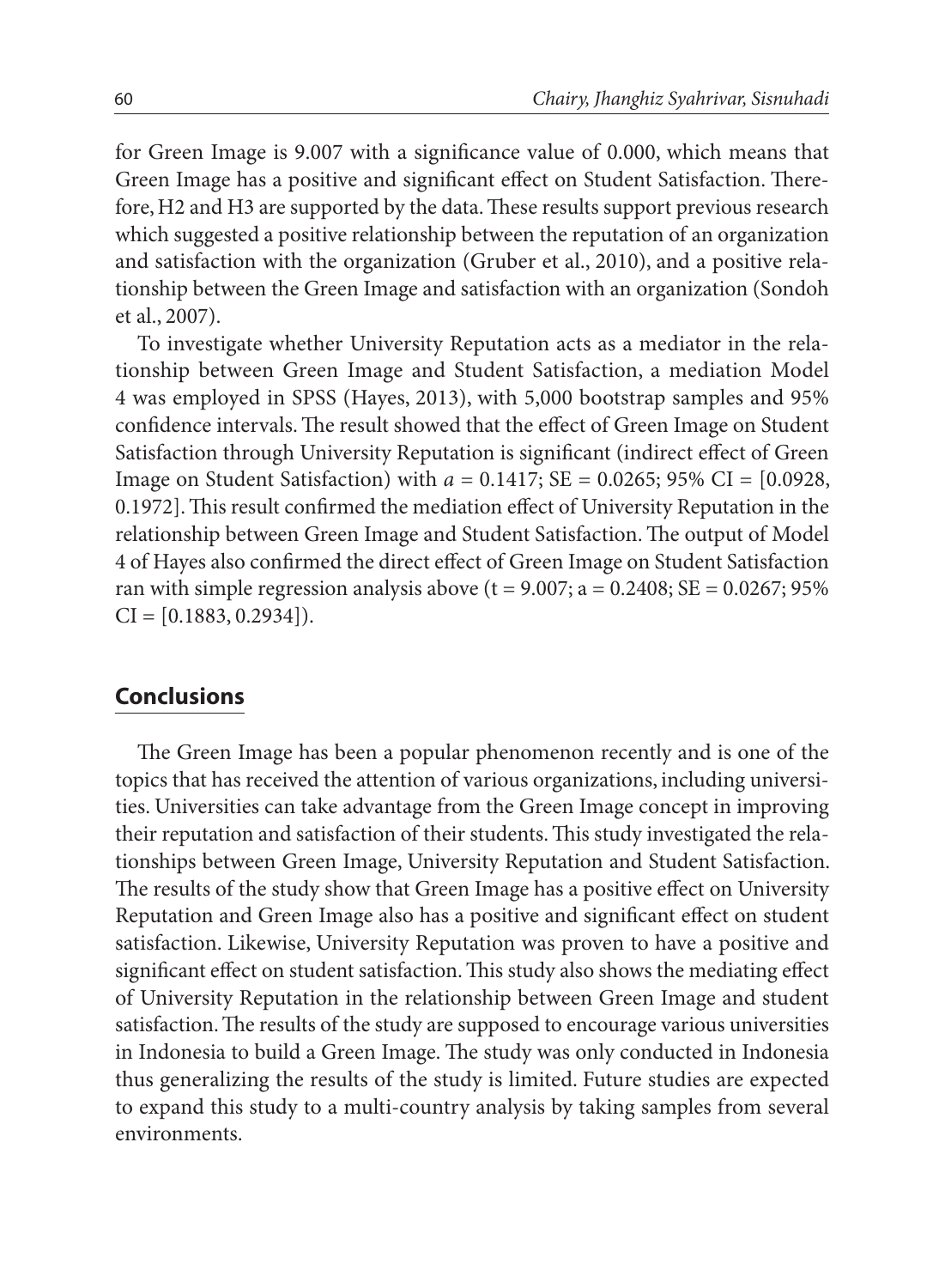#### **References**

- Alessandri, S.W., Yang, S.U., & Kinsey, D.F. (2006). An integrative approach to university visual identity and reputation. *Corporate Reputation Review*, *9*(4), 258–270.
- Arambewela, R., & Hall, J. (2009). An empirical model of international student satisfaction. *Asia Pacific Journal of Marketing and Logistics, 21*(4), 555–569.
- Argenti, P.A., & Druckenmiller, B. (2004). Reputation and the corporate brand. *Corporate Reputation Review, 6*(4), 368–374.
- Argenti, P., & Forman, J. (2003). The power of corporate communication: Crafting the voice and image of your business. *IEEE Transactions On Professional Communication*, *46*(2), 149–151.
- Berman, B., & Evans, J.R. (1995). Retail management: A strategic approach (Doctoral dissertation, Univerza v Mariboru, Ekonomsko-poslovna fakulteta).
- Buchalska, J., Chmielewski, K., & Doczekalska, A. (2015). The concept of corporate reputation in marketing and Polish law—the Search for interdisciplinary communication. *Ekonomia i Prawo. Economics and Law, 14*(2), 189–203.
- Chen, Y.S. (2010). The drivers of green brand equity: Green brand image, green satisfaction, and green trust. *Journal of Business Ethics, 93*(2), 307–319.
- Chen, Y.S. (2008). The driver of green innovation and green image–green core competence. *Journal of Business Ethics, 81*(3), 531–543.
- Cincera, J., Kovacikova, S., Maskova, V., Medal, R., & Medalova, K. (2012). The green school: An impact of evaluation on decision-making about a program. *The New Educational Review*, *30*(4), 17–29.
- DeShields Jr, O.W., Kara, A., & Kaynak, E. (2005). Determinants of business student satisfaction and retention in higher education: applying Herzberg's two-factor theory. *International Journal of Educational Management, 19*(2), 128–139.
- Elissa, E. (2010). Cultivating a green image, *Nation's Restaurant News*; Feb 22, *44* (4): 15.
- Elliott, K.M., & Shin, D. (2002). Student satisfaction: An alternative approach to assessing this important concept. *Journal of Higher Education Policy and Management, 24*(2), 197–209.
- Gotsi, M., & Wilson, A.M. (2001). Corporate reputation: seeking a definition. *Corporate Communications: An International Journal, 6*(1), 24–30.
- Gruber, T., Fuß, S., Voss, R., & Gläser-Zikuda, M. (2010). Examining student satisfaction with higher education services: Using a new measurement tool. *International Journal of Public Sector Management, 23*(2), 105–123.
- Hayes, A.F. (2013). *Introduction to mediation, moderation, and conditional process analysis: Methodology in the social sciences*. New York: Guilford Press.
- Hwang, J., & Choi, J. (2017). An investigation of passengers' psychological benefits from green brands in an environmentally friendly airline context: The moderating role of gender. *Sustainability, 10*(1), 80.
- Kubickova, M., Nusair, K., Parsa, H.G., & Hu, H.S. (2014). Does green hotel image influence guests' behavior: The case of generation Y. *Journal of Services Research*, *14*(2).
- Lee, J.S., Hsu, L.T., Han, H., & Kim, Y. (2010). Understanding how consumers view green